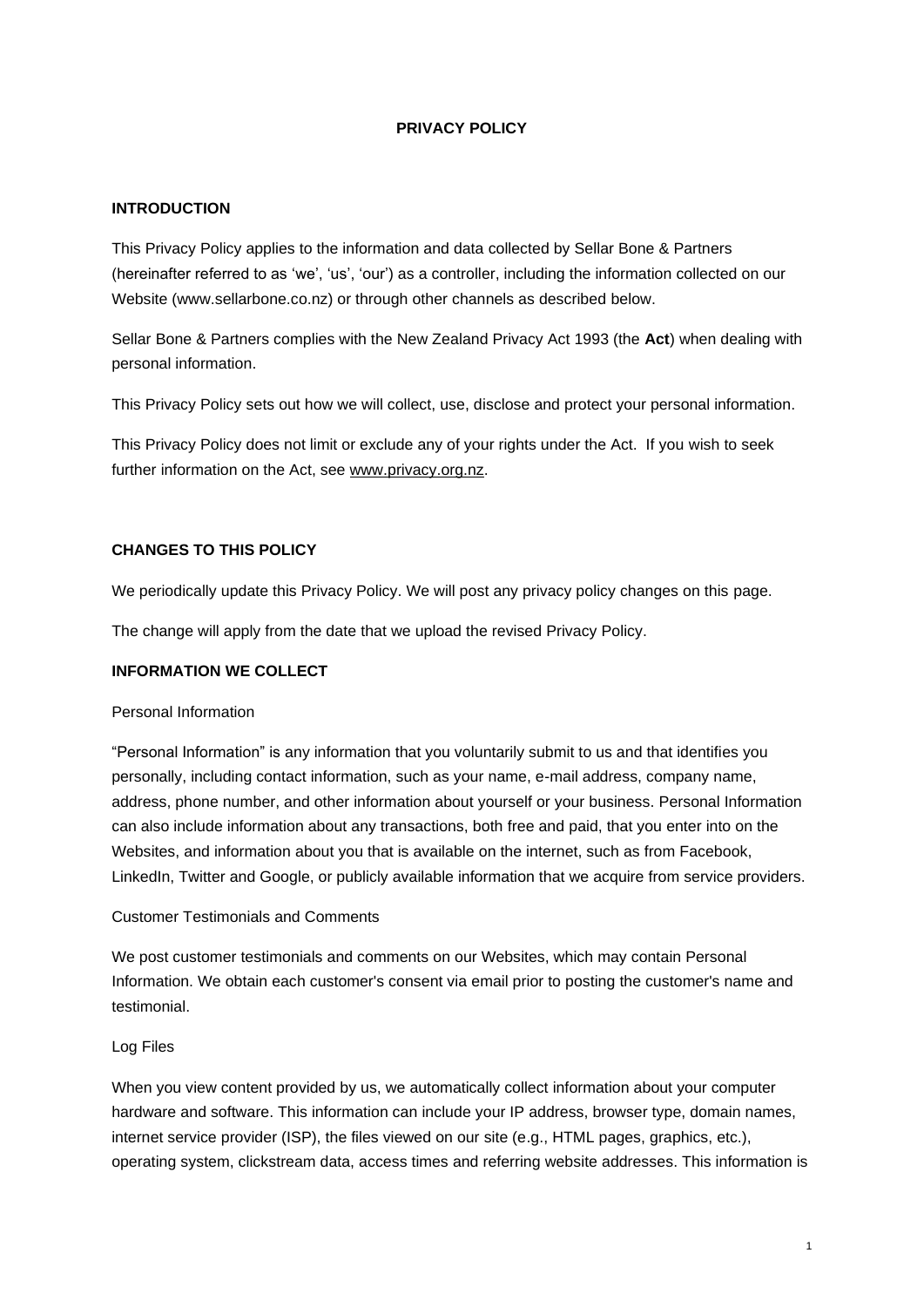used by Sellar Bone & Partners to provide general statistics regarding use of the Websites. For these purposes, we do link this automatically-collected data to Personal Information such as name, email address, address, and phone number.

Information we collect from third parties

We may use third party services such as Marketing Automation Platform tracking code and Google Analytics and publicly available sources such as social media websites to collect, monitor and analyse the data.

# **WHO DO WE COLLECT YOUR PERSONAL INFORMATION FROM**

We collect personal information about you from:

- you, when you provide that personal information to us, including via the website and any related service, through any contact with us (e.g. telephone call or email), or when you use our services
- third parties where you have authorised this or the information is publicly available.

If possible, we will collect personal information from you directly.

# **HOW WE USE YOUR PERSONAL INFORMATION**

We will use your personal information:

- to verify your identity and address
- to provide our services to you
- to market our services to you, including contacting you electronically (e.g. by text or email for this purpose)
- to improve the services we provide to you
- to undertake credit checks of you (if necessary)
- to bill you and to collect money that you owe us
- to respond to communications from you, including a complaint
- to conduct research and statistical analysis (on an anonymised basis)
- to protect and/or enforce our legal rights and interests, including defending any claim
- for any other purpose authorised by you or the Act.

# **DISCLOSING YOUR PERSONAL INFORMATION**

We may disclose your personal information to:

• any business that supports our services, including any person that hosts or maintains any underlying IT system or data centre that we use to provide the website or other services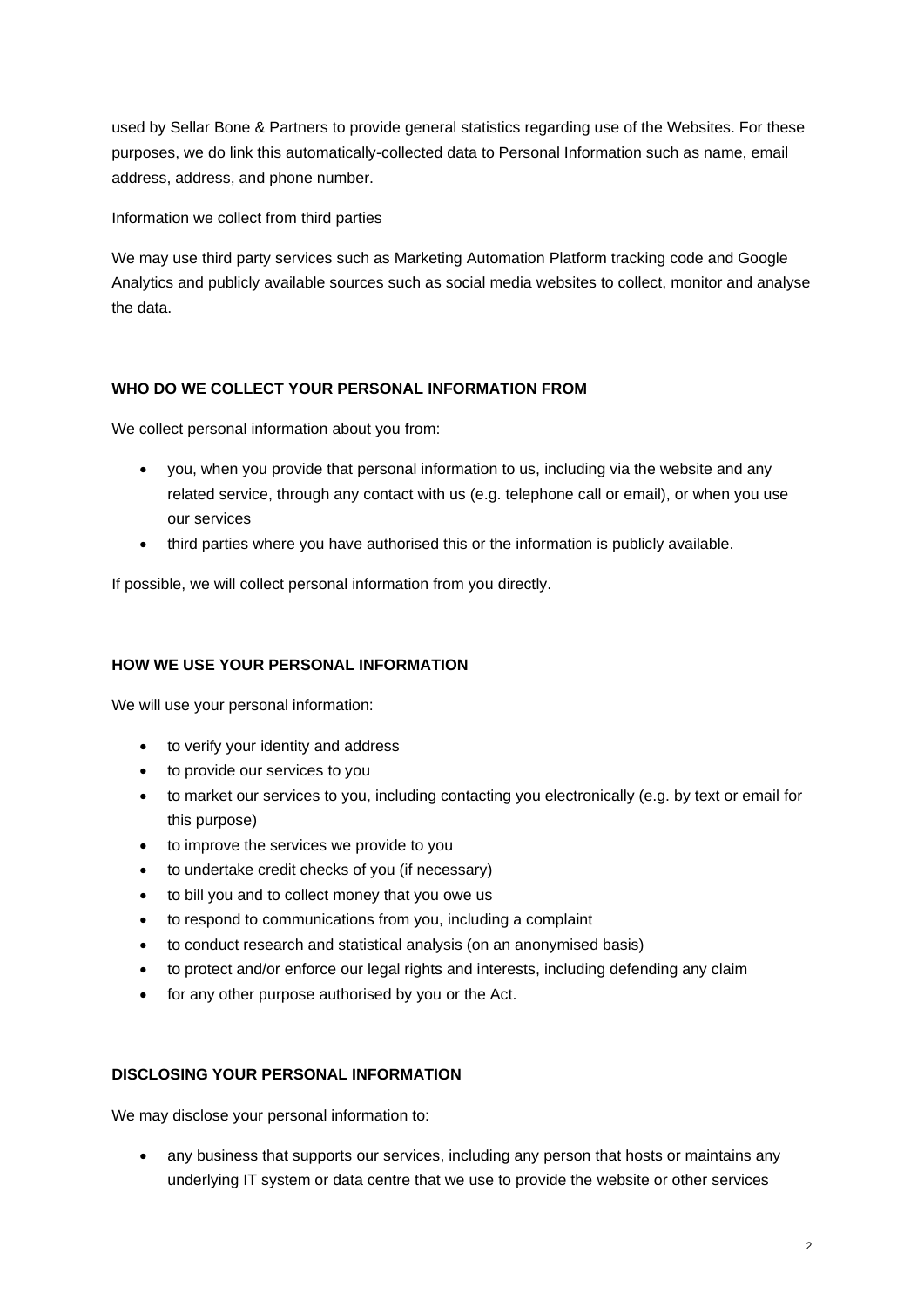- a credit reference agency for the purpose of credit checking you
- a debt collection agency for the purpose of collecting money you owe us
- other third parties (for anonymised statistical information only)
- a person who can require us to supply your personal information (e.g. a regulatory authority)
- any other person authorised by the Act or another law (e.g. a law enforcement agency)
- any other person authorised by you.

# **PROTECTING YOUR PERSONAL INFORMATION**

All Personal Information is protected from loss, unauthorised activity, or other misuse using appropriate physical, technical and organizational measures.

# **ACCESSING AND CORRECTING YOUR PERSONAL INFORMATION**

Subject to certain grounds for refusal set out in the Act, you have the right to access your readily retrievable personal information that we hold and to request a correction, update or deletion of your personal information.

You can object to processing of your personal information, ask us to restrict processing of your personal information or request portability of your personal information.

Before you exercise this right, we will need evidence to confirm that you are the individual to whom the personal information relates.

If we have collected and process your personal information with your consent, then you can withdraw your consent at any time. Withdrawing your consent will not affect the lawfulness of any processing we conducted prior to your withdrawal, nor will it affect processing of your personal information conducted in reliance on lawful processing grounds other than consent.

In respect of a request for correction, if we think the correction is reasonable and we are reasonably able to change the personal information, we will make the correction. If we do not make the correction, we will take reasonable steps to note on the personal information that you requested the correction.

If you want to exercise either of the above rights, email us at admin@sellarbone.co.nz. Your email should provide evidence of who you are and set out the details of your request (e.g. the personal information, or the correction, that you are requesting).

## **INTERNET USE**

The security of your Personal Information is important to us, but no method of transmission over the Internet is 100% secure. While we take reasonable steps to to protect your Personal Information, we cannot guarantee its absolute security, and if you provide us with personal information over the internet, the provision of that information is at your own risk.